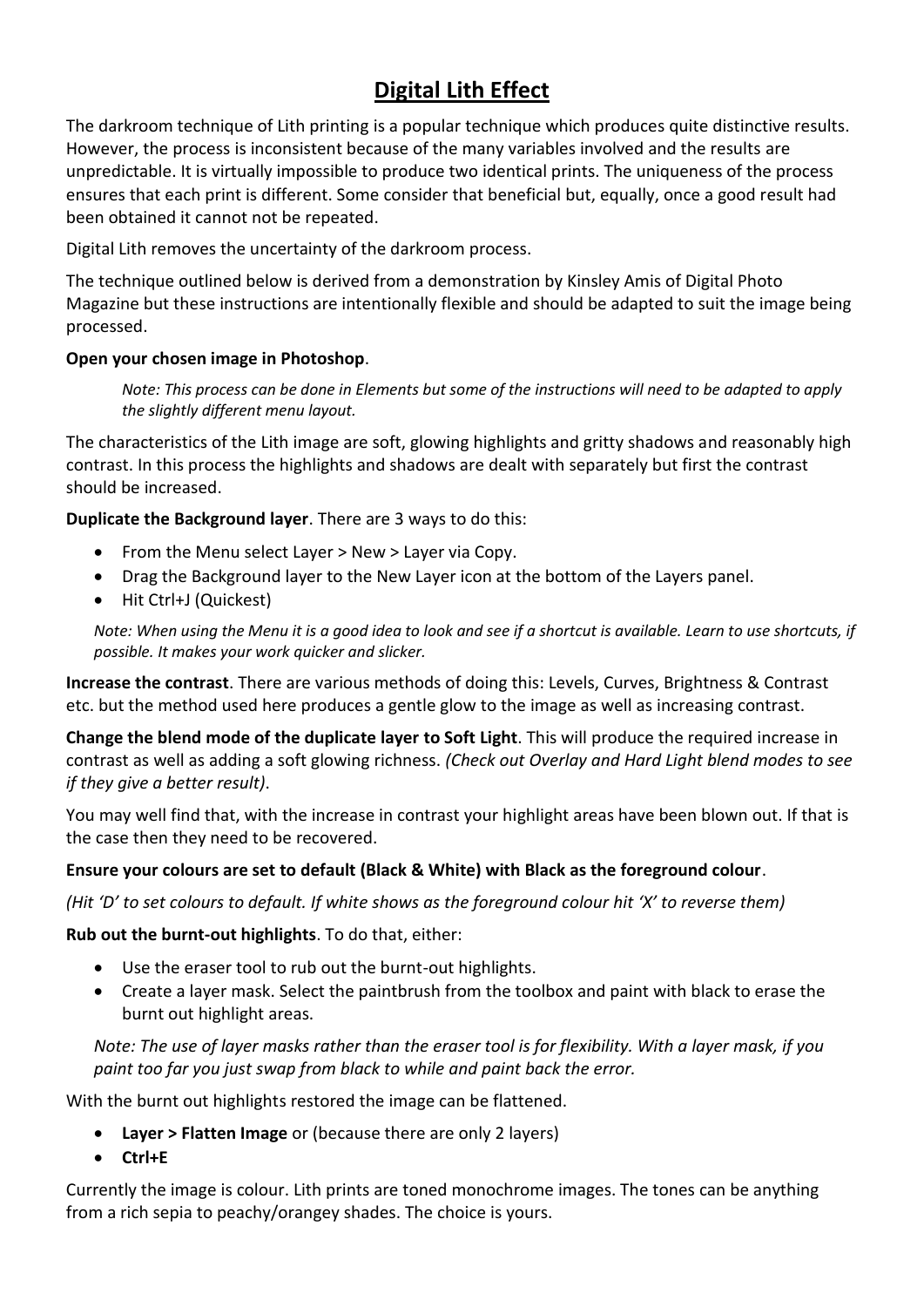To remove the colour and tone the image:

**Create a new adjustment layer**. Click the half black/half white circle at the bottom of the layers panel and select Hue & Saturation.

Towards the bottom of the Hue & Saturation dialog box **tick the Colorize box**. The image will probably appear a deep red tone. This is the default setting but not what is wanted.

Adjust the Hue and Saturation sliders to taste. As a suggestion try a Hue of between 20-30 and a Saturation of between 25-30. The choice is yours. The settings suggested here will produce a rich sepia effect. Moving the Hue slider further to the right produces less red and eventually moves into green. Moving the Saturation slider to the right obviously just increases the saturation. Use both sliders in conjunction to provide the effect wanted.

# **Close the Hue & Saturation dialog box**.

We now need to introduce a glow to the highlights.

Ensure the Background layer is active. (Click on it, if it is not active).

From the Toolbox select the Magic Wand tool.

# *(Note the shortcut for future reference).*

# **From the Options Bar set the Tolerance to about 30 and uncheck the Contiguous box**.

| Tolerance: 30   Anti-alias   Contiguous   Sample All Layers |  |  |  |  |  |  |  |
|-------------------------------------------------------------|--|--|--|--|--|--|--|
|-------------------------------------------------------------|--|--|--|--|--|--|--|

*Note the Refine Edge option.*

### **Click in the highlight area. If not everything you want is selected, hold the shift key down and click the unselected areas until you have the selection you want**.

### **Refine Edge and set a feather of 25-30px**.

Close the Refine Edge dialog box.

**Copy the selection**. Either of the following will work but the second option is quickest.

- Edit > Copy. Then Edit > Paste
- Ctrl+J

The selection will now be on a separate layer above the Background and below the H&S adjustment layer.

**Ensure your colours are set to default**. (See method above if they are not).

Apply a diffuse glow to the new layer.

### **Filter > Distort > Diffuse Glow**.

The image will probably be too big to fit in the picture area. If that is the case hit Ctrl+0. The image should now be fitted into the area.

# **Set Graininess to 0, Glow to 5 and Clear to 10**.

# **Click OK**.

Click the eye on the left of the layer to check the effect.

You will probably find that, once again, the highlights have burned out. To bring the highlights back:

**Create a layer mask**. (The washing machine icon at the bottom of the Layers panel).